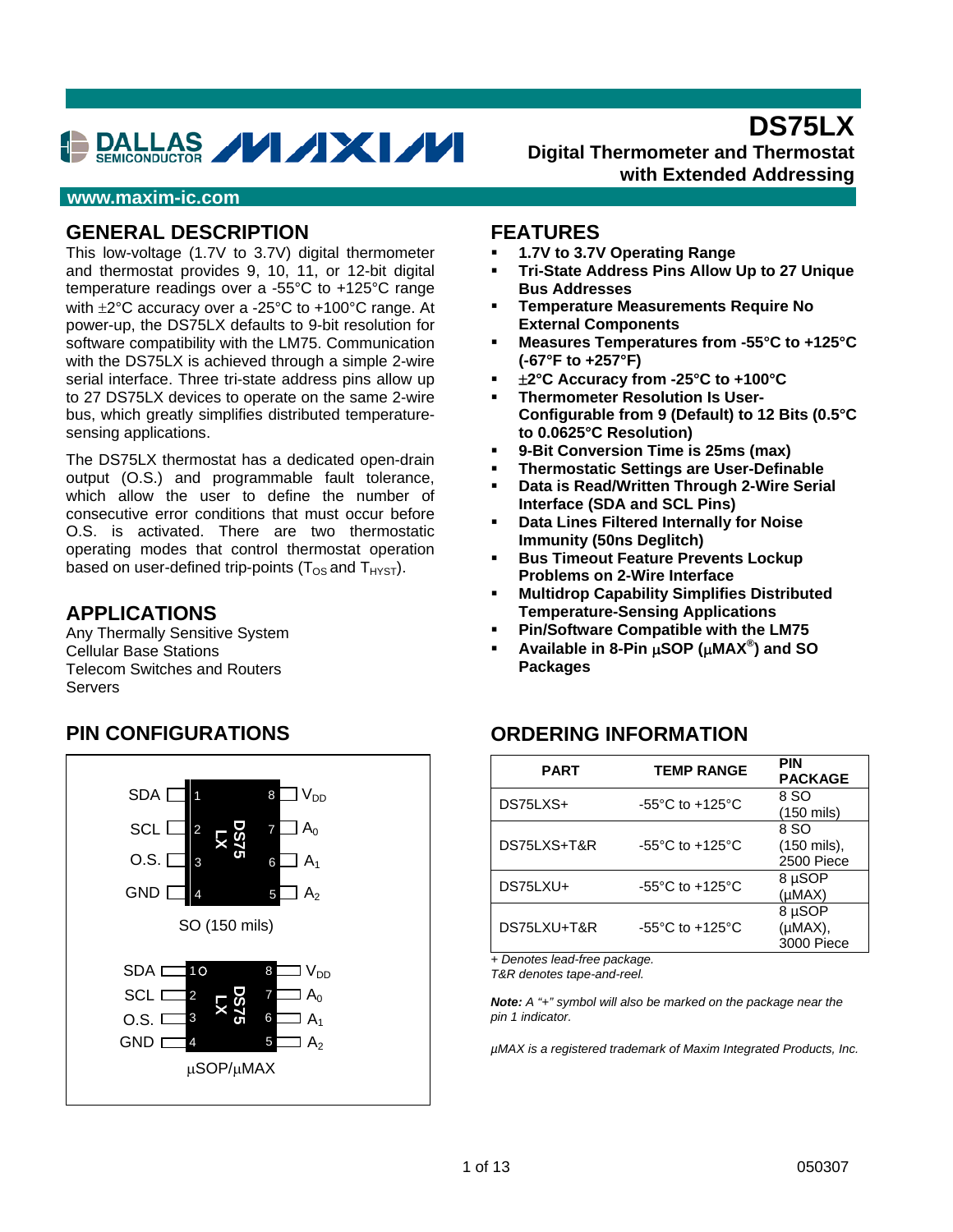# **ABSOLUTE MAXIMUM RATINGS**

Voltage Range on  $V_{DD}$ , Relative to Ground  $V$ oltage Range on Any Other Pin. Relative to Ground  $V$ oltage Range on Any Other Pin. Relative to Ground  $V$  -0.3V to +6.0V Voltage Range on Any Other Pin, Relative to Ground Operating Temperature Range -55°C to +125°C<br>Storage Temperature Range -55°C to +125°C Storage Temperature Range Soldering Temperature See IPC/JEDEC J-STD-020

*These are stress ratings only and functional operation of the device at these or any other conditions above those indicated in the operation sections of this specification is not implied. Exposure to absolute maximum rating conditions for extended periods of time may affect reliability.*

The Dallas Semiconductor DS75LX is built to the highest quality standards and manufactured for long-term reliability. All Dallas Semiconductor devices are made using the same quality materials and manufacturing methods. However, the DS75LX is not exposed to environmental stresses, such as burn-in, that some industrial applications require. For specific reliability information on this product, contact the factory in Dallas at (972) 371- 4448.

**DC ELECTRICAL CHARACTERISTICS** (1.7V <sup>≤</sup> VDD <sup>≤</sup> 3.7V, TA = -55°C to +125°C.) PARAMETER SYMBOL CONDITIONS | MIN MAX UNITS Supply Voltage VDD (Note 1) 1.7 3.7 V Thermometer Error  $T_{\text{ERR}}$   $-25^{\circ}$  C to +100°C  $\qquad \qquad \qquad \qquad \qquad \underline{+2.0}$ Thermometer Error T<sub>ERR</sub>  $\frac{25 \text{ C to +10000}}{-55^{\circ}\text{C to +125}^{\circ}\text{C}}$   $\frac{12.0}{\pm 3.0}$  °C Input Logic-High SDA, SCL SUPPORTED  $V_{\text{H}}$  (Note 3) 0.7 x V<sub>DD</sub> V<sub>DD</sub> + 0.3 V Input Logic-Low SDA,  $N_{\text{B}}$  V<sub>IL</sub> V<sub>IL</sub> V<sub>IL</sub> V<sub>SS</sub> - 0.3 0.3 x V<sub>DD</sub> V SDA Output Logic-Low  $V_{OL1}$  3mA sink current 0 0.4 Voltage (Note 3)  $V_{\text{OL2}}$  6mA sink current 0 0.6 V O.S. Saturation Voltage  $V_{OL}$ 4mA sink current (Notes 2, 3) 0.8 V Input Current SDA, SCL  $\begin{vmatrix} 0.4 < V_{\text{1/0}} < 0.9V_{\text{DD}} < 10 \\ 0.4 < V_{\text{1/0}} < 0.9V_{\text{DD}} < 10 \\ \end{vmatrix}$  +10  $\begin{vmatrix} 1 < 0 < 0 \\ 0 < 0 < 0 \\ 0 < 0 < 0 \end{vmatrix}$  $I/O$  Capacitance  $C_{VO}$  |  $C_{VO}$  | 10 | pF Address Input Sink Current **ILAH** A0, A1, or A2 tied to  $V_{DD}$ A0, A1, 01 A2 iied to  $v_{DD}$  0.2 3.5  $\mu$ A Address Input Source Current **ILAL** A0, A1, or A2 tied to GND  $(40, 41, 01)$  Az tied to GND  $(0.2)$  3.5  $\mu$ A Address Voltage High  $V_{AH}$  (Note 6)  $V_{DD}$ -.04 V Address Voltage Low | V<sub>AL</sub> |(Note 6) V<sub>SS</sub> + .04 | V Standby Current  $I_{DD1}$   $\begin{array}{|l|l|}\n\hline\n\end{array}$  (Notes 4, 5)  $\begin{array}{|l|l|}\n\hline\n\end{array}$  13  $\begin{array}{|l|l|}\n\hline\n\end{array}$  13  $\begin{array}{|l|l|}\n\hline\n\end{array}$  $\frac{1}{2}$  Active temp conversions 1000 (Notes 1, 4, 5) The Communication only 100 µA

# **AC ELECTRICAL CHARACTERISTICS**

| $(1.7 \text{V} \leq V_{\text{DD}} \leq 3.7 \text{V}, T_{\text{A}} = -55^{\circ} \text{C}$ to +125°C.) |                  |                    |            |            |            |              |
|-------------------------------------------------------------------------------------------------------|------------------|--------------------|------------|------------|------------|--------------|
| <b>PARAMETER</b>                                                                                      | <b>SYMBOL</b>    | <b>CONDITIONS</b>  | <b>MIN</b> | <b>TYP</b> | <b>MAX</b> | <b>UNITS</b> |
| Resolution                                                                                            |                  |                    | 9          |            | 12         | <b>Bits</b>  |
| <b>Temperature Conversion</b><br>Time                                                                 | $\rm{t_{CONVT}}$ | 9-bit conversions  |            |            | 25         |              |
|                                                                                                       |                  | 10-bit conversions |            |            | 50         |              |
|                                                                                                       |                  | 11-bit conversions |            |            | 100        | ms           |
|                                                                                                       |                  | 12-bit conversions |            |            | 200        |              |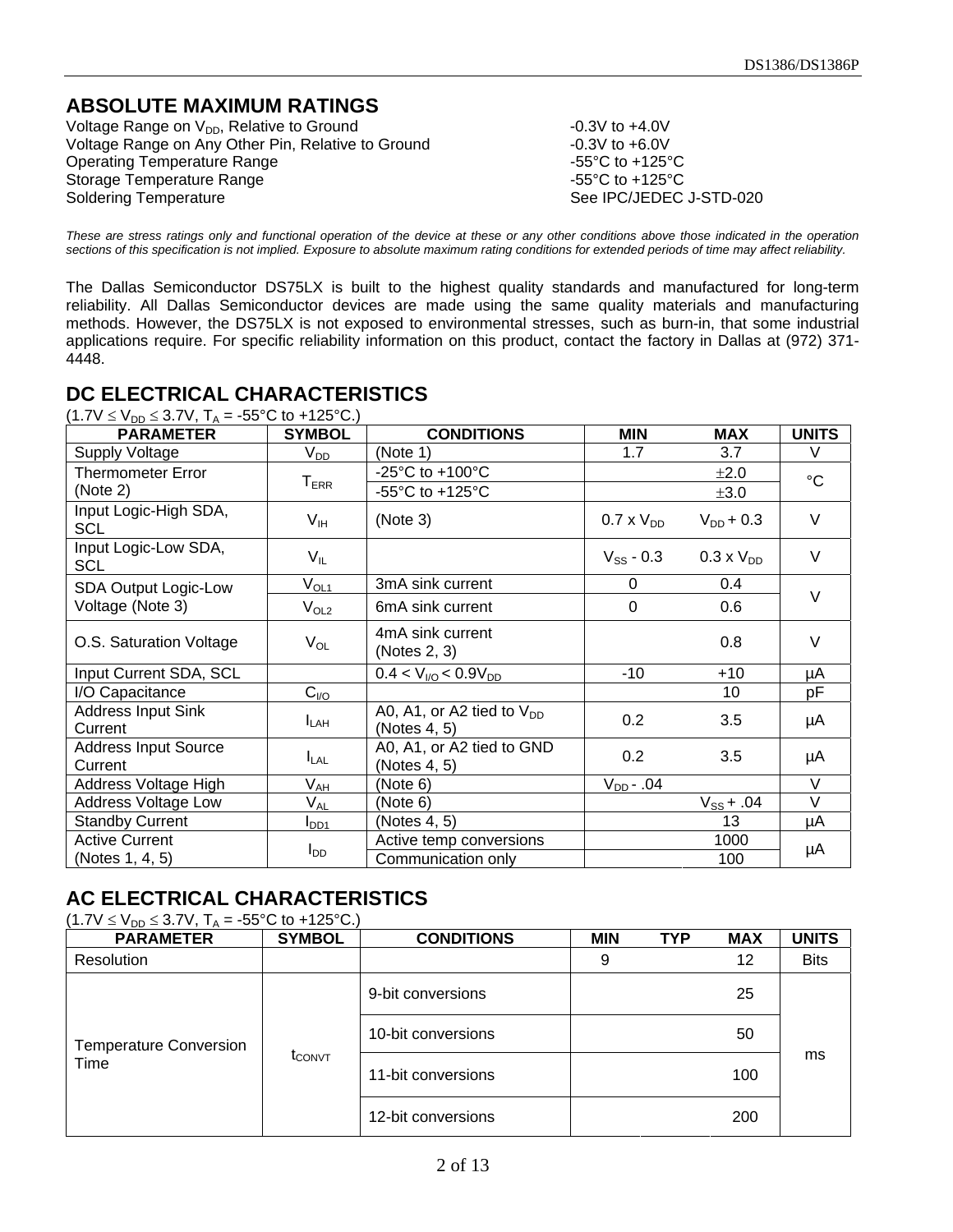| SCL Frequency                             | <b>ISCL</b> | 400 | kHz. |
|-------------------------------------------|-------------|-----|------|
| AC ELECTRICAL CHARACTERISTICS (continued) |             |     |      |

 $(1.7V < V_{\text{DD}} < 3.7V, T_A = -55^{\circ}C \text{ to } +125^{\circ}C.$ 

| $1.7 \text{ v } \geq \text{ v }$ DD $\geq 0.7 \text{ v}$ , $1 \text{ A} = 33 \text{ U} \text{ to } \pm 123 \text{ U}$ ,<br><b>PARAMETER</b> | <b>SYMBOL</b>       | <b>CONDITIONS</b>              | <b>MIN</b>         | <b>TYP</b> | <b>MAX</b> | <b>UNITS</b> |
|---------------------------------------------------------------------------------------------------------------------------------------------|---------------------|--------------------------------|--------------------|------------|------------|--------------|
| <b>Bus Free Time Between</b><br>a STOP and START<br>Condition                                                                               | $t_{\text{BUF}}$    | (Note 7)                       | 1.3                |            |            | μs           |
| <b>START and Repeated</b><br><b>START Hold Time from</b><br><b>Falling SCL</b>                                                              | t <sub>HD:STA</sub> | (Notes 7, 8)                   | 600                |            |            | ns           |
| Low Period of SCL                                                                                                                           | $t_{LOW}$           | (Note 7)                       | 1.3                |            |            | μs           |
| <b>High Period of SCL</b>                                                                                                                   | t <sub>HIGH</sub>   | (Note 7)                       | 0.6                |            |            | μs           |
| <b>Repeated START</b><br>Condition Setup Time to<br><b>Rising SCL</b>                                                                       | t <sub>SU:STA</sub> | (Note 7)                       | 600                |            |            | ns           |
| Data-Out Hold Time from<br><b>Falling SCL</b>                                                                                               | t <sub>HD:DAT</sub> | (Notes 7, 9)                   | $\mathbf 0$        |            | 0.9        | μs           |
| Data-In Setup Time to<br><b>Rising SCL</b>                                                                                                  | $t_{\text{SU:DAT}}$ | (Note 7)                       | 100                |            |            | ns           |
| Rise Time of SDA and<br><b>SCL (Receive)</b>                                                                                                | $t_{\mathsf{R}}$    | (Notes 7, 10)                  | $20 +$<br>$0.1C_B$ |            | 300        | ns           |
| Fall Time of SDA and<br><b>SCL (Receive)</b>                                                                                                | $t_{\text{F}}$      | (Notes 7, 10)                  | $20 +$<br>$0.1C_B$ |            | 300        | ns           |
| Spike Suppression<br>Filter Time (Deglitch<br>Filter)                                                                                       | $t_{SS}$            |                                | $\mathbf 0$        |            | 50         | ns           |
| STOP Setup Time to<br><b>Rising SCL</b>                                                                                                     | $t_{\text{SU:STO}}$ | (Note 7)                       | 600                |            |            | ns           |
| Capacitive Load for Each<br><b>Bus Line</b>                                                                                                 | $C_B$               |                                |                    |            | 400        | pF           |
| Input Capacitance                                                                                                                           | C <sub>1</sub>      |                                |                    | 5          |            | pF           |
| Serial Interface Reset<br>Time                                                                                                              | <b>T</b> TIMEOUT    | SDA time low<br>(Notes 11, 12) | 75                 |            | 325        | ms           |

**Note 1:** V<sub>DD</sub> must be decoupled with a high-quality 0.1µF bypass capacitor. X5R or X7R ceramic surface-mount capacitors are recommended.

**Note 2:** Internal heating caused by O.S. loading causes the DS75LX to read approximately 0.5°C higher if O.S. is sinking the max rated current.

**Note 3:** All voltages are referenced to ground.

**Note 4:** I<sub>DD</sub> specified with O.S. pin open and A0–A2 pins grounded.<br>**Note 5:** I<sub>DD</sub> and address leakage specified with V<sub>DD</sub> at 3.0V and SD.

**Note 5:**  $I_{\text{DD}}$  and address leakage specified with V<sub>DD</sub> at 3.0V and SDA, SCL = 3.0V at 0°C to +70°C.<br>**Note 6:** Address pins A0, A1, A2 are directly connected to V<sub>DD</sub>, V<sub>SS</sub>, or floating with less than 50pF

Note 6: Address pins A0, A1, A2 are directly connected to V<sub>DD</sub>, V<sub>SS</sub>, or floating with less than 50pF capacitive load.

**Note 7:** See the timing diagram (Figure 1). All timing is referenced to 0.9 x  $V_{DD}$  and 0.1 x  $V_{DD}$ .

**Note 8:** After this period, the first clock pulse is generated.

**Note 9:** The DS75LX provides an internal hold time of at least 75ns on the SDA signal to bridge the undefined region of SCL's falling edge.

**Note 10:** For example, if  $C_B = 300pF$ , then  $t_R$ [min] =  $t_F$ [min] = 50ns.<br>**Note 11:** This timeout applies only when the DS75LX is holding SD

**Note 11:** This timeout applies only when the DS75LX is holding SDA low. Other devices can hold SDA low indefinitely and the DS75LX will not reset.

**Note 12:** The DS75LX is available with timeout feature disabled upon special order. Contact Factory.

### **PIN DESCRIPTION**

| <b>PIN</b> | <b>NAME</b> | <b>FUNCTION</b>                                                                                                                                          |
|------------|-------------|----------------------------------------------------------------------------------------------------------------------------------------------------------|
|            | <b>SDA</b>  | Data Input/Output for 2-Wire Serial Communication Port (Open Drain)                                                                                      |
| ⌒          | <b>SCL</b>  | Clock Input for 2-Wire Serial Communication Port                                                                                                         |
| ົ          | O.S.        | <b>Thermostat Output Open Drain</b>                                                                                                                      |
|            | <b>GND</b>  | Ground                                                                                                                                                   |
| 5          | A۵          | Address Input                                                                                                                                            |
| 6          |             | Address Input                                                                                                                                            |
|            | $A_0$       | Address Input                                                                                                                                            |
| 8          | $V_{DD}$    | Supply Voltage. $+1.7V$ to $+3.7V$ supply pin. $V_{DD}$ must have an external bypass<br>capacitor to GND. 0.1µF X5R or X7R ceramic SMT caps recommended. |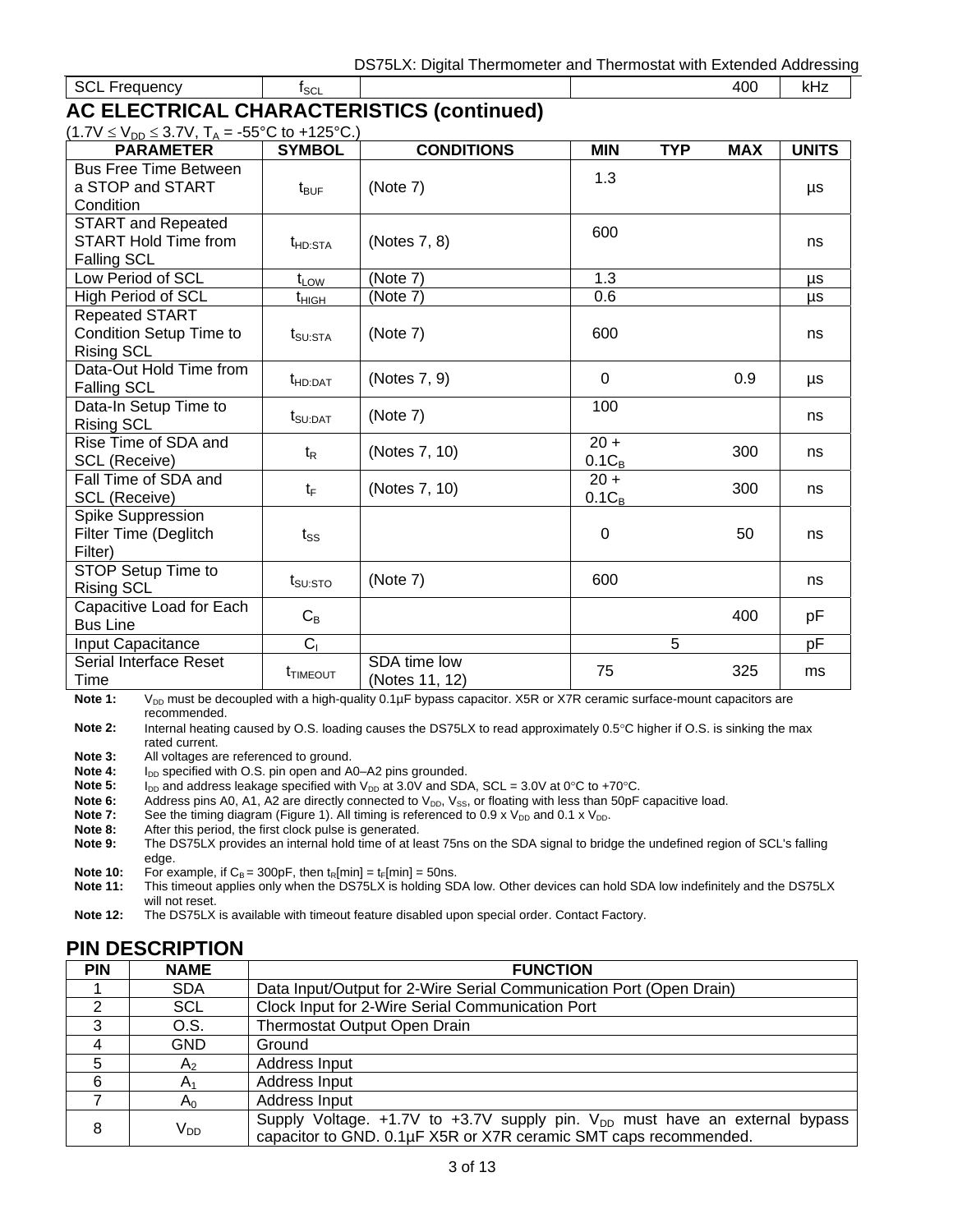# **BLOCK DIAGRAM**





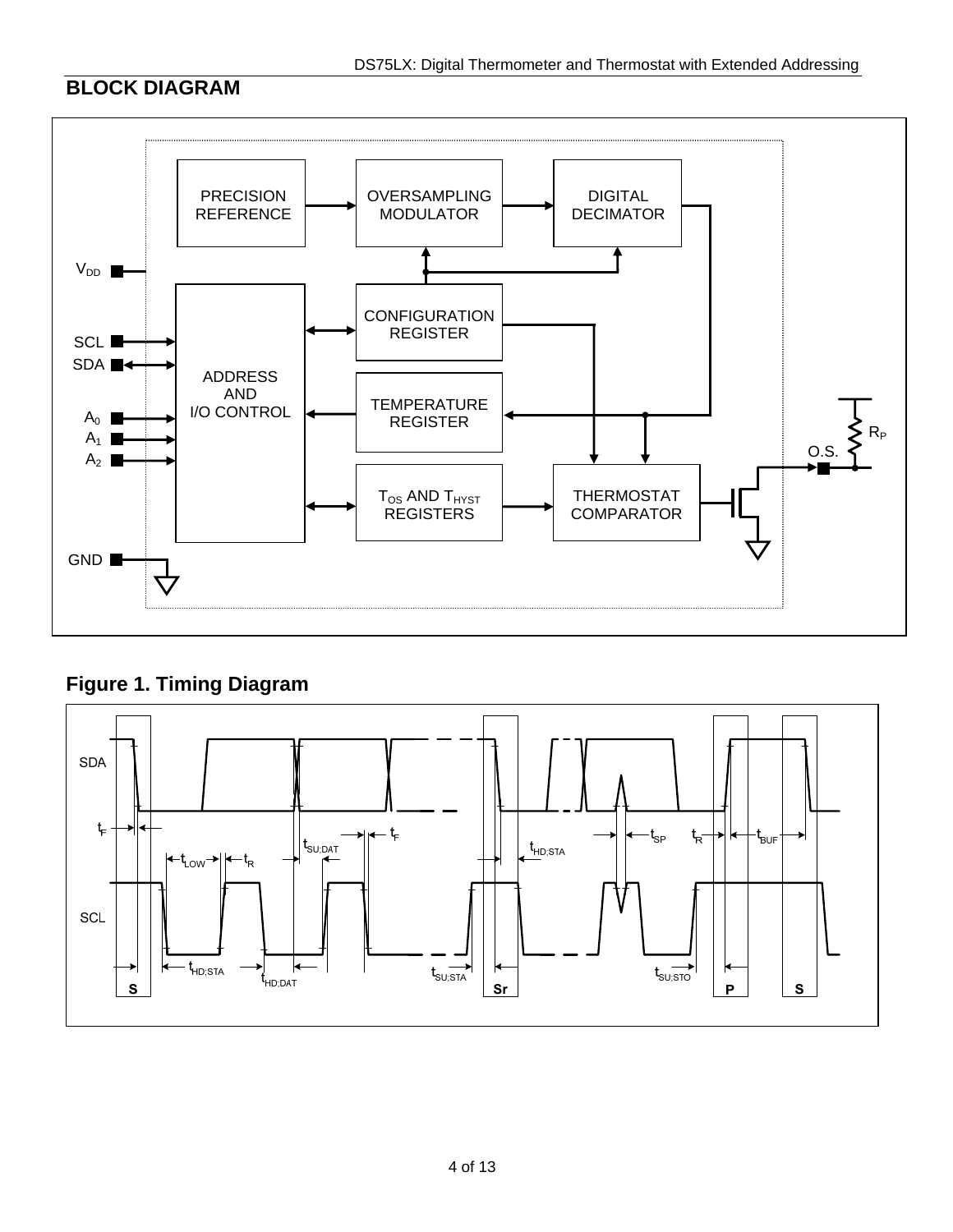#### **OPERATION—MEASURING TEMPERATURE**

The DS75LX measures temperature using a bandgap temperature-sensing architecture. An on-board delta-sigma analog-to-digital converter (ADC) converts the measured temperature to a digital value that is calibrated in degrees celsius; for Fahrenheit applications a lookup table or conversion routine must be used. The DS75LX is factorycalibrated and requires no external components to measure temperature.

At power-up the DS75LX immediately begins measuring and converting its own temperature to a digital value. The resolution of the digital output data is user-configurable to 9, 10, 11, or 12 bits, corresponding to temperature increments of 0.5°C, 0.25°C, 0.125°C, and 0.0625°C, respectively, with 9-bit default resolution at power-up. The resolution is controlled via the R0 and R1 bits in the configuration register as explained in the *Configuration Register* section of this data sheet. Note that the conversion time doubles for each additional bit of resolution.

After each temperature measurement and analog-to-digital conversion, the DS75LX stores the temperature as a 16-bit two's complement number in the 2-byte temperature register (see Figure 2). The sign bit (S) indicates if the temperature is positive or negative: for positive numbers  $S = 0$  and for negative numbers  $\overline{S} = 1$ . The most recently converted digital measurement can be read from the temperature register at any time. Since temperature conversions are performed in the background, reading the temperature register does not affect the operation in progress.

Bits 3 through 0 of the temperature register are hardwired to 0. When the DS75LX is configured for 12-bit resolution, the 12 MSbs (bits 15 through 4) of the temperature register contain temperature data. For 11-bit resolution, the 11 MSbs (bits 15 through 5) of the temperature register contain data, and bit 4 reads out as 0. Likewise, for 10-bit resolution, the 10 MSbs (bits 15 through 6) contain data, and for 9-bit the 9 MSbs (bits 15 through 7) contain data, and all unused LSbs will contain 0s. Table 1 gives examples of 12-bit resolution digital output data and the corresponding temperatures.

|  | Figure 2. Temperature, $T_H$ , and $T_L$ Register Format |  |  |  |
|--|----------------------------------------------------------|--|--|--|
|--|----------------------------------------------------------|--|--|--|

|                | bit 15 | bit 14         | bit 13 | bit 12 | bit 11 | bit 10         | bit 9  | bit 8 |
|----------------|--------|----------------|--------|--------|--------|----------------|--------|-------|
| <b>MS Byte</b> | S      | 2 <sup>6</sup> | റാ     | $2^4$  | $2^3$  | $\mathsf{P}^2$ | $\sim$ | $2^0$ |
|                | bit 7  | bit 6          | bit 5  | bit 4  | bit 3  | bit 2          | bit 1  | bit 0 |
| <b>LS Byte</b> | ົາ⊺    | $2-2$          | ი-ა    | ົດ"    |        |                |        | U     |
|                |        |                |        |        |        |                |        |       |

#### **Table 1. 12-Bit Resolution Temperature/Data Relationship**

| TEMPERATURE (°C) | <b>DIGITAL OUTPUT</b><br>(BINARY) | <b>DIGITAL OUTPUT</b><br>(HEX) |
|------------------|-----------------------------------|--------------------------------|
| $+125$           | 0111 1101 0000 0000               | 7D00h                          |
| $+25.0625$       | 0001 1001 0001 0000               | 1910h                          |
| $+10.125$        | 0000 1010 0010 0000               | 0A20h                          |
| $+0.5$           | 0000 0000 1000 0000               | 0080h                          |
| 0                | 0000 0000 0000 0000               | 0000h                          |
| $-0.5$           | 1111 1111 1000 0000               | FF80h                          |
| $-10.125$        | 1111 0101 1110 0000               | F5E0h                          |
| $-25.0625$       | 1110 0110 1111 0000               | E6F0h                          |
| -55              | 1100 1001 0000 0000               | C900h                          |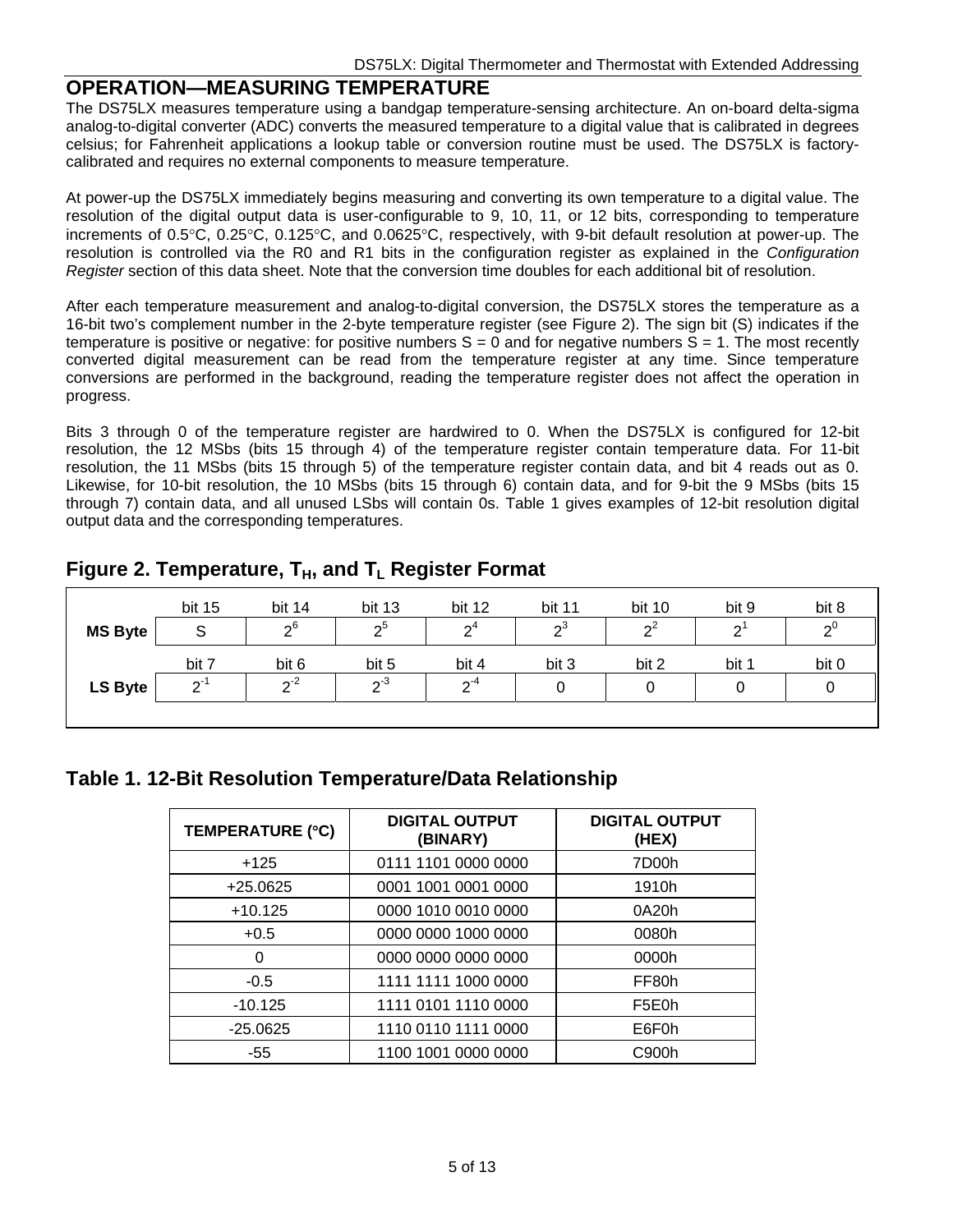#### **Shutdown Mode**

For power-sensitive applications, the DS75LX offers a low-power shutdown mode. The SD bit in the configuration register controls shutdown mode. When SD is changed to 1, the conversion in progress is completed and the result is stored in the temperature register after which the DS75LX goes into a low-power standby state. The O.S. output is cleared if the thermostat is operating in interrupt mode, and O.S remains unchanged in comparator mode. The 2 wire interface remains operational in shutdown mode, and writing a 0 to the SD bit returns the DS75LX to normal operation.

#### **OPERATION—THERMOSTAT**

The DS75LX thermostat has two operating modes, comparator mode and interrupt mode, which activate and deactivate the open-drain thermostat output (O.S.) based on user-programmable trip-points ( $T_{OS}$  and  $T_{HYST}$ ). The DS75LX powers up with the thermostat in comparator mode with active-low O.S. polarity and with the overtemperature trip-point ( $T_{OS}$ ) register set to +80°C and the hysteresis trip-point ( $T_{HYST}$ ) register set to +75°C. If these power-up settings are compatible with the application, the DS75LX can be used as a stand-alone thermostat (i.e., no 2-wire communication required). If interrupt mode operation, active-high O.S. polarity, or different  $T_{OS}$  and  $T<sub>HYST</sub>$  values are desired, they must be programmed after power-up, so stand-alone operation is not possible.

In both operating modes, the user can program the thermostat fault tolerance, which sets how many consecutive temperature readings (1, 2, 4, or 6) must fall outside of the thermostat limits before the thermostat output is triggered. The fault tolerance is set by the F1 and F0 bits in the configuration register and at power-up the fault tolerance is 1.

The data format of the  $T_{OS}$  and  $T_{HYST}$  registers is identical to that of the temperature register (see Figure 2), i.e., a 2-byte two's complement representation of the trip-point temperature in degrees celcius with bits 3 through 0 hardwired to 0. After every temperature conversion, the measured temperature is compared to the values in the  $T_{OS}$  and  $T_{HYST}$  registers, and then O.S. is updated based on the result of the comparison and the operating mode. The number of  $T_{OS}$  and  $T_{HYST}$  bits used during the thermostat comparison is equal to the conversion resolution set by the R1 and R0 bits in the configuration register. For example, if the resolution is 9 bits, only the 9 MSbs of T<sub>OS</sub> and  $T_{H<sub>YST</sub>}$  will be used by the thermostat comparator.

The active state of the O.S. output can be changed by the POL bit in the configuration register. The power-up default is active low.

If the user does not wish to use the thermostat capabilities of the DS75LX, the O.S. output should be left floating. Note that if the thermostat is not used, the  $T_{OS}$  and  $T_{HYST}$  registers can be used for general storage of system data.

#### **Comparator Mode**

When the thermostat is in comparator mode, O.S. can be programmed to operate with any amount of hysteresis. The O.S. output becomes active when the measured temperature exceeds the  $T_{OS}$  value a consecutive number of times as defined by the F1 and F0 fault tolerance (FT) bits in the configuration register. O.S. then stays active until the first time the temperature falls below the value stored in  $T_{HYST}$ . Putting the device into shutdown mode does not clear O.S. in comparator mode. Thermostat comparator mode operation with  $FT = 2$  is illustrated in Figure 3.

#### **Interrupt Mode**

In interrupt mode, the O.S. output first becomes active when the measured temperature exceeds the  $T_{OS}$  value a consecutive number of times equal to the FT value in the configuration register. Once activated, O.S. can only be cleared by either putting the DS75LX into shutdown mode or by reading from any register (temperature, configuration,  $T_{OS}$ , or  $T_{HYST}$ ) on the device. Once O.S. has been deactivated, it will only be reactivated when the measured temperature falls below the  $T_{HYST}$  value a consecutive number of times equal to the FT value. Again, O.S can only be cleared by putting the device into shutdown mode or reading any register. Thus, this interrupt/clear process is cyclical between  $T_{OS}$  and  $T_{HYST}$  events (i.e,  $T_{OS}$ , clear,  $T_{HYST}$ , clear,  $T_{HYST}$ , clear, etc.). Thermostat interrupt mode operation with  $FT = 2$  is illustrated in Figure 3.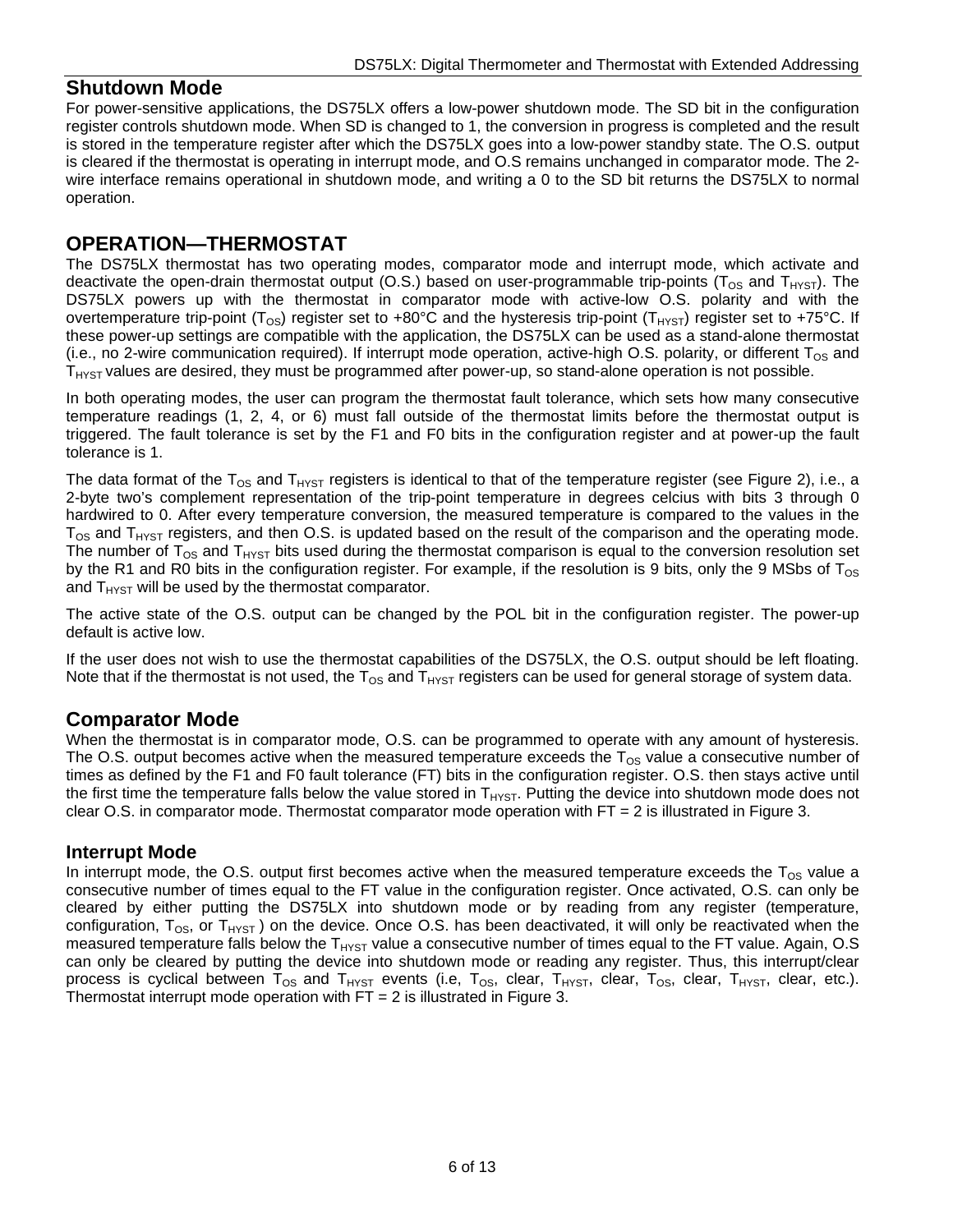# **Figure 3. O.S. Output Operation Example**



#### **Configuration Register**

The configuration register allows the user to program various DS75LX options such as conversion resolution, thermostat fault tolerance, thermostat polarity, thermostat operating mode, and shutdown mode. The configuration register is arranged as shown in Figure 4 and detailed descriptions of each bit are provided in Table 2. The user has read/write access to all bits in the configuration register except the MSb, which is a reserved read-only bit. The entire register is volatile, and thus powers up in its default state.

# **Figure 4. Configuration Register**

![](_page_6_Figure_6.jpeg)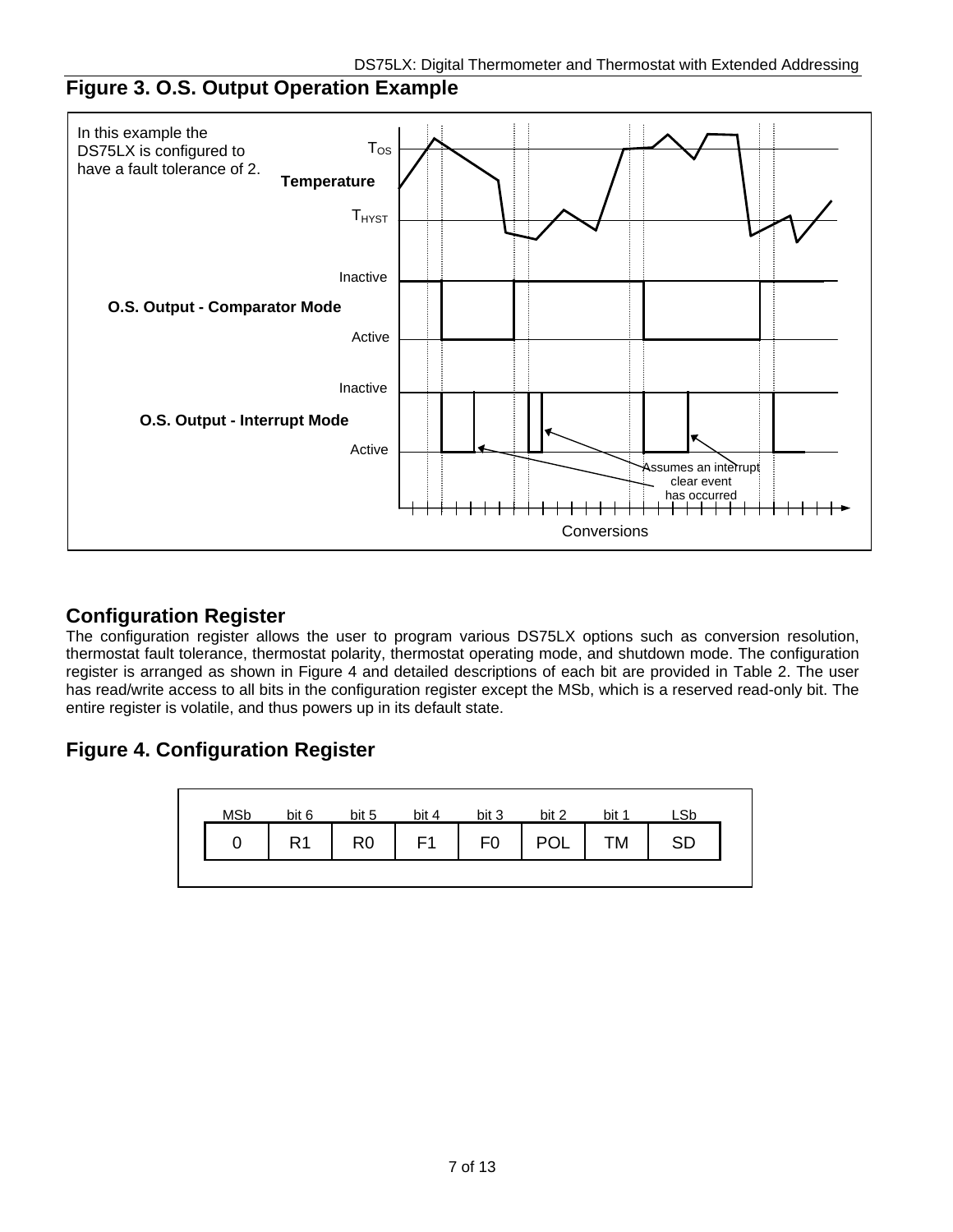# **Table 2. Configuration Register Bit Descriptions**

| <b>BIT NAME</b>                    | <b>DESCRIPTION</b>                                                     |  |  |  |
|------------------------------------|------------------------------------------------------------------------|--|--|--|
| $\bf{0}$                           | Power-Up State = $0$                                                   |  |  |  |
| Reserved                           | The master can write to this bit, but it always reads out as a 0.      |  |  |  |
| R <sub>1</sub>                     | Power-Up State = $0$                                                   |  |  |  |
| <b>Conversion Resolution Bit 1</b> | Sets conversion resolution (see Table 3).                              |  |  |  |
| R0                                 | Power-Up State = $0$                                                   |  |  |  |
| Conversion Resolution Bit 0        | Sets conversion resolution (see Table 3).                              |  |  |  |
| F <sub>1</sub>                     | Power-Up State = $0$                                                   |  |  |  |
| Thermostat Fault Tolerance Bit 1   | Sets the thermostat fault tolerance (see Table 4).                     |  |  |  |
| F0                                 | Power-Up State = $0$                                                   |  |  |  |
| Thermostat Fault Tolerance Bit 0   | Sets the thermostat fault tolerance (see Table 4).                     |  |  |  |
| <b>POL</b>                         | Power-Up State = $0$                                                   |  |  |  |
| Thermostat Output (O.S.) Polarity  | $POL = 0$ – O.S. is active low.                                        |  |  |  |
|                                    | $POL = 1 - O.S.$ is active high.                                       |  |  |  |
|                                    | Power-Up State = $0$                                                   |  |  |  |
| ТM                                 | $TM = 0$ - Comparator mode.                                            |  |  |  |
| <b>Thermostat Operating Mode</b>   | $TM = 1$ - Interrupt mode.                                             |  |  |  |
|                                    | See the Operation-Thermostat section for a detailed description of     |  |  |  |
|                                    | these modes.                                                           |  |  |  |
|                                    | Power-Up State = $0$                                                   |  |  |  |
| <b>SD</b>                          | $SD = 0$ - Active conversion and thermostat operation.                 |  |  |  |
| Shutdown                           | $SD = 1 - Shutdown mode$ .                                             |  |  |  |
|                                    | See the Shutdown Mode section for a detailed description of this mode. |  |  |  |

# **Table 3. Resolution Configuration**

| R <sub>1</sub> | R0 | <b>THERMOMETER</b><br><b>RESOLUTION (BITS)</b> | <b>MAX CONVERSION</b><br>TIME (ms) |
|----------------|----|------------------------------------------------|------------------------------------|
|                |    |                                                | 25                                 |
|                |    |                                                |                                    |
|                |    |                                                | 100                                |
|                |    |                                                |                                    |

# **Table 4. Fault Tolerance Configuration**

| F <sub>1</sub> | F0 | <b>CONSECUTIVE OUT-OF-LIMITS</b><br><b>CONVERSIONS TO TRIGGER O.S.</b> |
|----------------|----|------------------------------------------------------------------------|
|                |    |                                                                        |
|                |    |                                                                        |
|                |    |                                                                        |
|                |    |                                                                        |

### **REGISTER POINTER**

The four DS75LX registers each have a unique two-bit pointer designation, which is defined in Table 5. When reading from or writing to the DS75LX, the user must "point" the DS75LX to the register that is to be accessed. When reading from the DS75LX, once the pointer is set it remains pointed at the same register until it is changed. For example, if the user wants to perform consecutive reads from the temperature register, the pointer only has to be set to the temperature register one time, after which all reads will automatically be from the temperature register until the pointer value is changed. On the other hand, when writing to the DS75LX, the pointer value must be refreshed each time a write is performed, even if the same register is being written to twice in a row.

At power-up, the default pointer value is the temperature register so the temperature register can be read immediately without resetting the pointer.

Changes to the pointer setting are accomplished as described in the *2-Wire Serial Data Bus.*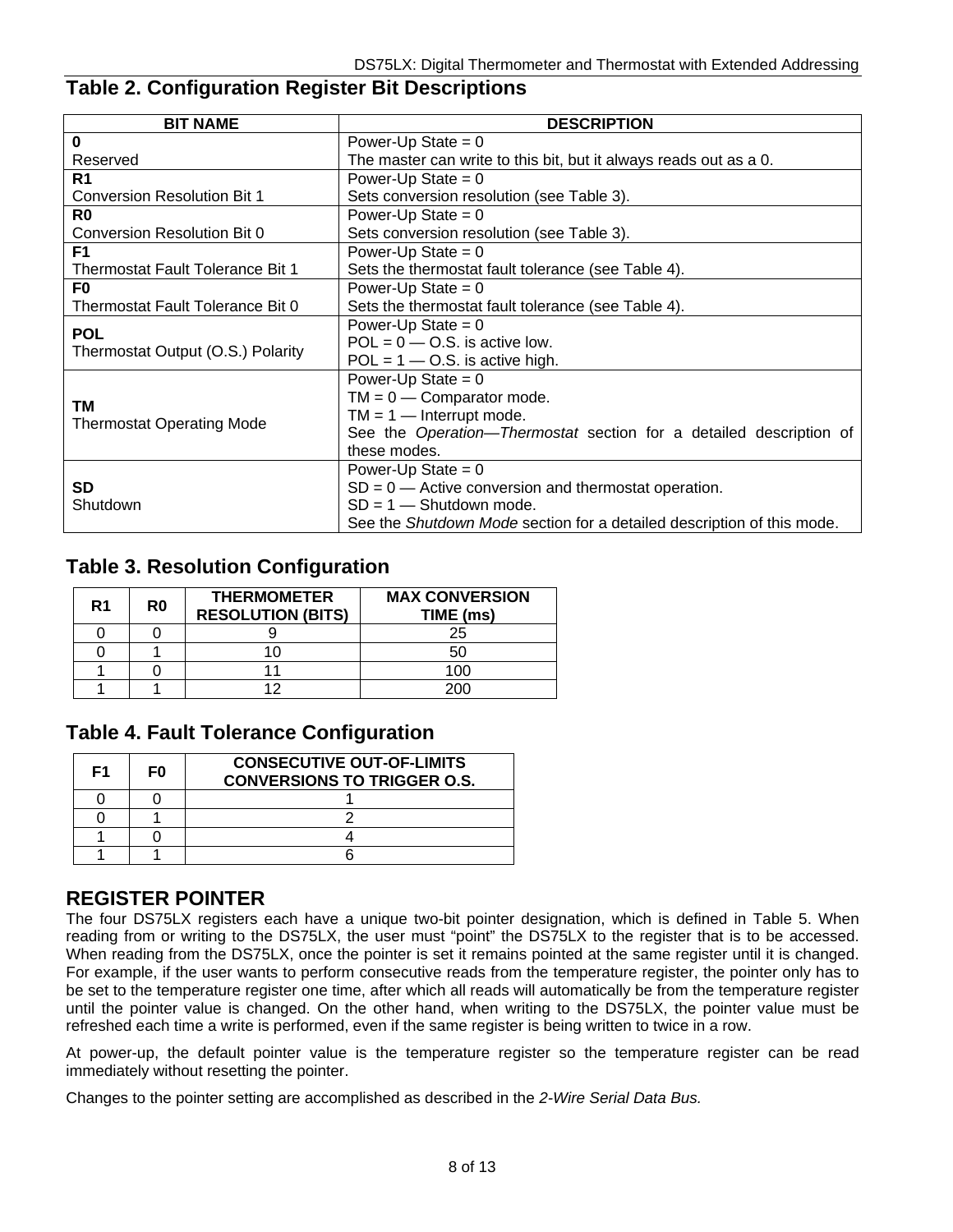#### **Table 5. Pointer Definition**

| <b>REGISTER</b> | P٥ |
|-----------------|----|
| Temperature     |    |
| Configuration   |    |
| I HYST          |    |
|                 |    |

### **2-WIRE SERIAL DATA BUS**

The DS75LX communicates over a standard bidirectional, 2-wire serial data bus that consists of a serial clock (SCL) signal and serial data (SDA) signal. The DS75LX interfaces to the bus through the SCL input pin and opendrain SDA I/O pin. All communication is MSb first.

The following terminology is used to describe 2-wire communication:

**Master Device:** Microprocessor/microcontroller that controls the slave devices on the bus. The master device generates the SCL signal and START and STOP conditions.

**Slave:** All devices on the bus other than the master. The DS75LX always functions as a slave.

**Bus Idle or Not Busy:** Both SDA and SCL remain high. SDA is held high by a pullup resistor when the bus is idle, and SCL must either be forced high by the master (if the SCL output is push-pull) or pulled high by a pullup resistor (if the SCL output is open drain).

**Transmitter:** A device (master or slave) that is sending data on the bus.

**Receiver:** A device (master or slave) that is receiving data from the bus.

**START Condition:** Signal generated by the master to indicate the beginning of a data transfer on the bus. The master generates a START condition by pulling SDA from high to low while SCL is high (see Figure 5). A "repeated" START is sometimes used at the end of a data transfer (instead of a STOP) to indicate that the master will perform another operation.

**STOP Condition:** Signal generated by the master to indicate the end of a data transfer on the bus. The master generates a STOP condition by transitioning SDA from low to high while SCL is high (see Figure 5). After the STOP is issued, the master releases the bus to its idle state.

**Acknowledge (ACK):** When a device (either master or slave) is acting as a receiver, it must generate an acknowledge (ACK) on the SDA line after receiving every byte of data. The receiving device performs an ACK by pulling the SDA line low for an entire SCL period (see Figure 5). During the ACK clock cycle, the transmitting device must release SDA. A variation on the ACK signal is the "not acknowledge" (NACK). When the master device is acting as a receiver, it uses a NACK instead of an ACK after the last data byte to indicate that it is finished receiving data. The master indicates a NACK by leaving the SDA line high during the ACK clock cycle.

**Slave Address:** Every slave device on the bus has a unique 7-bit address that allows the master to access that device. The DS75LX's 7-bit bus address depends on the state of the external address pins A0–A2. See Table 6. The three address pins allow up to 27 DS75LXs to be multidropped on the same bus. When tying an address line high or low, connect the address line directly to  $V_{DD}$  or GND. Do not use series resistors on these pins.

**Address Byte:** The address byte is transmitted by the master and consists of the 7-bit slave address plus a read/write (R/W) bit (see Figure 6). If the master is going to read data from the slave device then R/W = 1, and if the master is going to write data to the slave device then  $R/W = 0$ .

**Pointer Byte:** The pointer byte is used by the master to tell the DS75LX which register is going to be accessed during communication. The six MSbs of the pointer byte (see Figure 7) are always 0 and the two LSbs correspond to the desired register as shown in Table 6.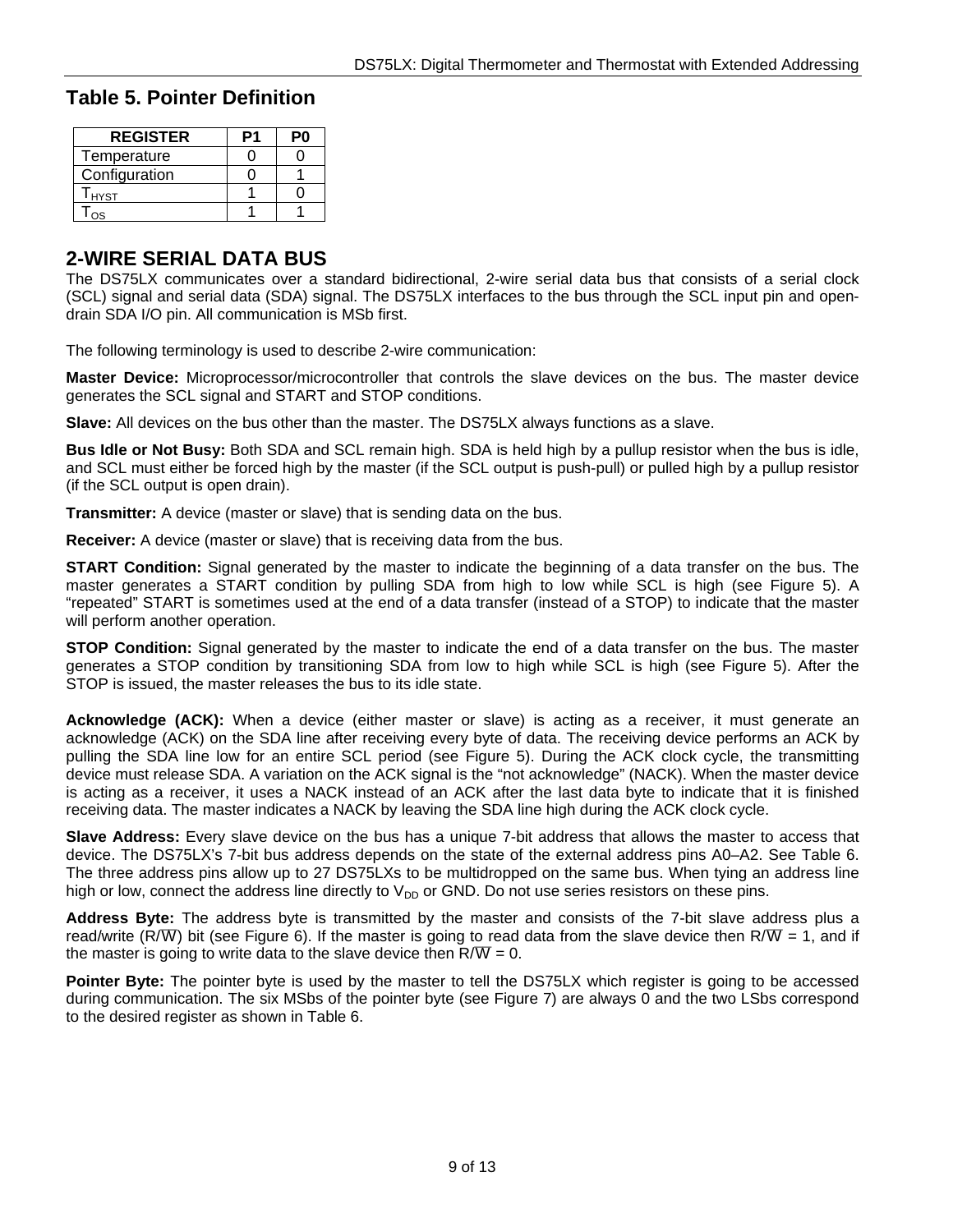# **Figure 5. Start, Stop, and ACK Signals**

![](_page_9_Figure_2.jpeg)

# **Figure 6. Address Byte**

|       | BIT7 BIT6 BIT5 BIT4 BIT3 BIT2 BIT1 BIT0 |       |       |                |                  |       |  |
|-------|-----------------------------------------|-------|-------|----------------|------------------|-------|--|
| $a_6$ | $a_5$                                   | $a_4$ | $a_3$ | a <sub>2</sub> | a <sub>1</sub> I | $a_0$ |  |

The Address Pins A0–A2 are tri-state inputs. These can be low, high, or floating in any combination, resulting in 27 address possibilities. These map into the address byte according to Table 6.

# **Figure 7. Pointer Byte**

![](_page_9_Figure_7.jpeg)

### **GENERAL 2-WIRE INFORMATION**

- All data is transmitted MSb first over the 2-wire bus.
- One bit of data is transmitted on the 2-wire bus each SCL period.
- A pullup resistor is required on the SDA line and, when the bus is idle, both SDA and SCL must remain in a logic-high state.
- All bus communication must be initiated with a START condition and terminated with a STOP condition. During a START or STOP is the only time SDA is allowed to change states while SCL is high. At all other times, changes on the SDA line can only occur when SCL is low: SDA must remain stable when SCL is high.
- After every 8-bit (1-byte) transfer, the receiving device must answer with an ACK (or NACK), which takes one SCL period. Therefore, nine clocks are required for every 1-byte data transfer.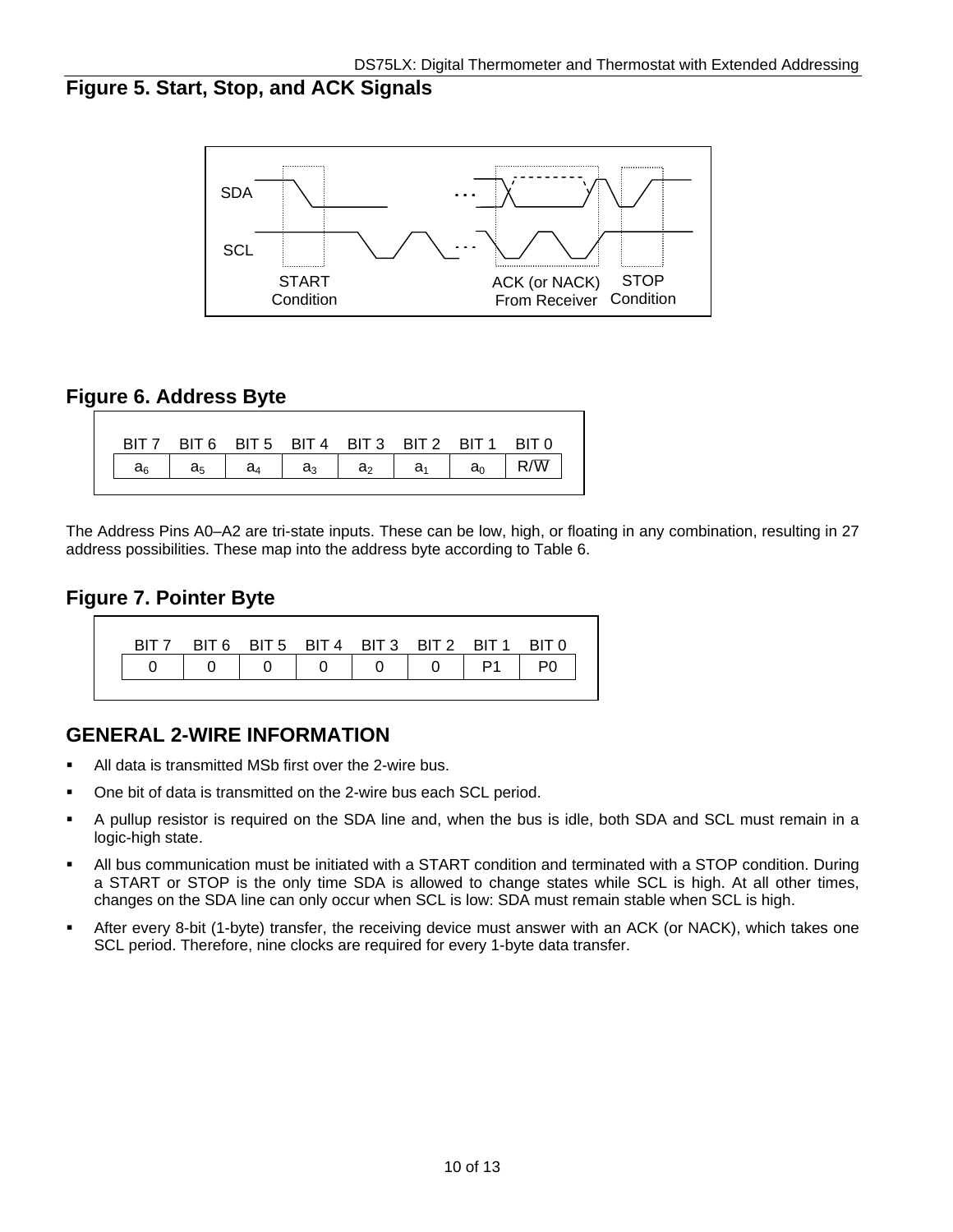| A2               | A1           | A <sub>0</sub> | <b>ADDRESS</b> |
|------------------|--------------|----------------|----------------|
| $\mathsf 0$      | $\,0\,$      | 0              | 1001000        |
| $\mathsf 0$      | 0            | $\mathbf{1}$   | 1001001        |
| 0                | $\mathbf{1}$ | 0              | 1001010        |
| 0                | 1            | $\mathbf 1$    | 1001011        |
| $\mathsf 0$      | 0            | <b>FLOAT</b>   | 0101100        |
| $\boldsymbol{0}$ | <b>FLOAT</b> | 0              | 0101000        |
| 0                | $\mathbf{1}$ | <b>FLOAT</b>   | 0101101        |
| 0                | <b>FLOAT</b> | $\mathbf 1$    | 0101001        |
| 0                | <b>FLOAT</b> | <b>FLOAT</b>   | 0110101        |
| $\mathbf{1}$     | 0            | 0              | 1001100        |
| $\mathbf{1}$     | $\mathsf 0$  | $\mathbf{1}$   | 1001101        |
| $\mathbf{1}$     | $\mathbf{1}$ | $\mathsf 0$    | 1001110        |
| $\mathbf{1}$     | $\mathbf 1$  | $\mathbf{1}$   | 1001111        |
| $\mathbf 1$      | 0            | <b>FLOAT</b>   | 0101110        |
| $\mathbf 1$      | <b>FLOAT</b> | 0              | 0101010        |
| $\mathbf{1}$     | $\mathbf{1}$ | <b>FLOAT</b>   | 0101111        |
| $\mathbf{1}$     | <b>FLOAT</b> | $\mathbf{1}$   | 0101011        |
| $\mathbf{1}$     | <b>FLOAT</b> | <b>FLOAT</b>   | 0110110        |
| <b>FLOAT</b>     | 0            | 0              | 1110000        |
| <b>FLOAT</b>     | 0            | 1              | 1110010        |
| <b>FLOAT</b>     | $\mathbf{1}$ | $\mathsf 0$    | 1110011        |
| <b>FLOAT</b>     | $\mathbf 1$  | $\mathbf{1}$   | 1110101        |
| <b>FLOAT</b>     | 0            | <b>FLOAT</b>   | 1110001        |
| <b>FLOAT</b>     | <b>FLOAT</b> | 0              | 1110110        |
| <b>FLOAT</b>     | $\mathbf{1}$ | <b>FLOAT</b>   | 1110100        |
| <b>FLOAT</b>     | <b>FLOAT</b> | $\mathbf{1}$   | 1110111        |
| <b>FLOAT</b>     | <b>FLOAT</b> | <b>FLOAT</b>   | 0110111        |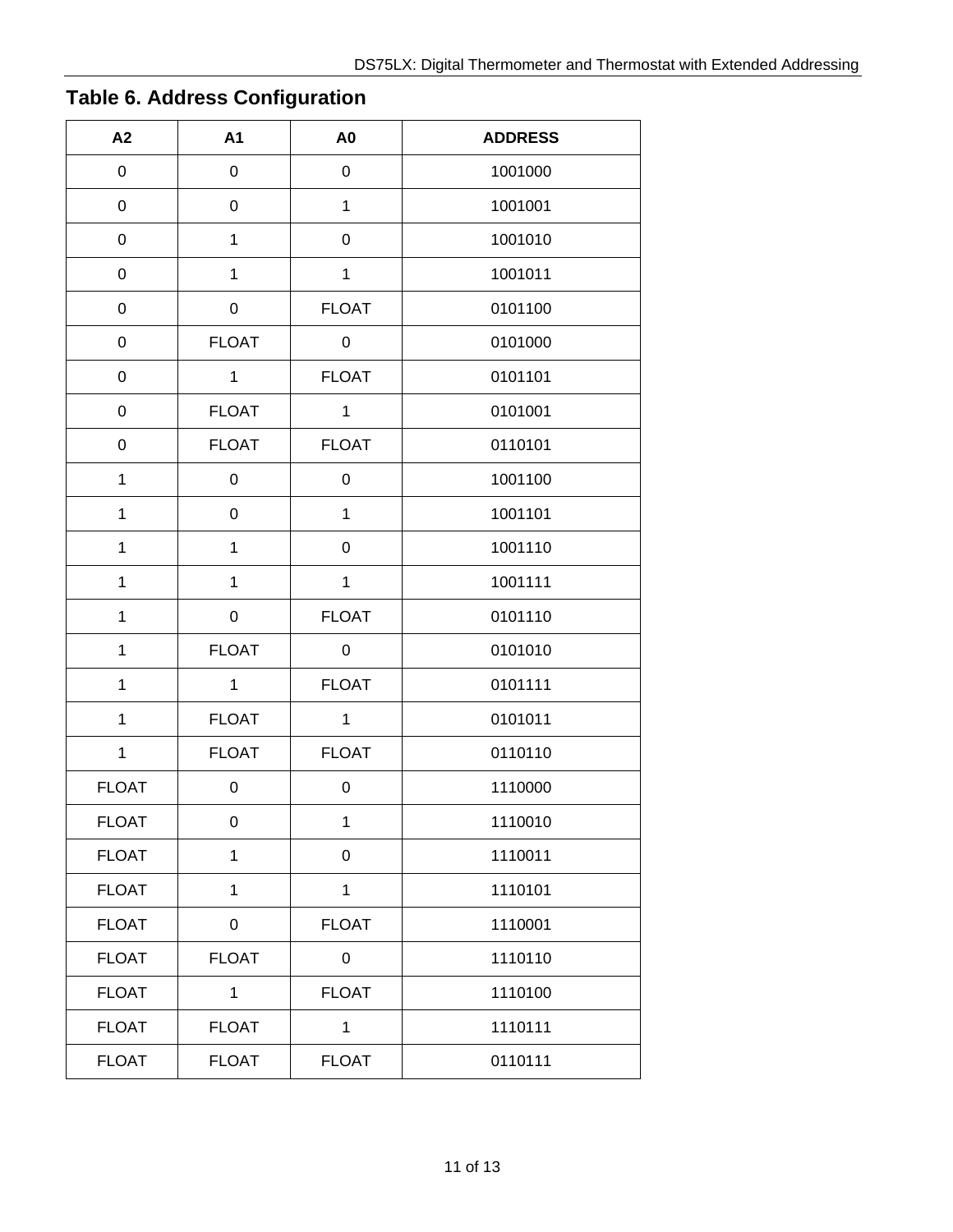#### **Writing to the DS75LX**

To write to the DS75LX, the master must generate a START followed by an address byte containing the DS75LX bus address. The value of the R/W bit must be a 0, which indicates that a write is about to take place. The DS75LX responds with an ACK after receiving the address byte. This must be followed by a pointer byte from the master, which tells the DS75LX which register is being written to. The DS75LX again responds with an ACK after receiving the pointer byte. Following this ACK the master device must immediately begin transmitting data to the DS75LX. When writing to the configuration register, the master must send one byte of data (see Figure 8a), and when writing to the  $T_{OS}$  or  $T_{HYST}$  registers the master must send two bytes of data (see Figure 8b). After receiving each data byte, the DS75LX responds with an ACK, and the transaction is finished with a STOP from the master.

#### **Software POR**

The soft POR command is hex 54. Issue a write command to the DS75LX. It responds with an ACK. If the next byte is a 0x54, the DS75LX will reset as if power had been cycled. No ACK is sent by the IC after the POR command is received.

#### **Reading from the DS75LX**

When reading from the DS75LX, if the pointer was already pointed to the desired register during a previous transaction, the read can be performed immediately without changing the pointer setting. In this case the master sends a START followed by an address byte containing the DS75LX bus address. The R/W bit must be a 1, which tells the DS75LX that a read is being performed. After the DS75LX sends an ACK in response to the address byte, the DS75LX begins transmitting the requested data on the next clock cycle. When reading from the configuration register, the DS75LX transmits one byte of data, after which the master must respond with a NACK followed by a STOP (see Figure 8c). For 2-byte reads (i.e., from the temperature,  $T_{OS}$ , or  $T_{H YST}$  register), the DS75LX transmits two bytes of data, and the master must respond to the first data byte with an ACK and to the second byte with a NACK followed by a STOP (see Figure 8d). If only the most significant byte of data is needed, the master can issue a NACK followed by a STOP after reading the first data byte, in which case the transaction will be the same as for a read from the configuration register.

If the pointer is not already pointing to the desired register, the pointer must first be updated as shown in Figure 8e, which shows a pointer update followed by a single-byte read. The value of the R/W bit in the initial address byte is a 0 ("write") since the master is going to write a pointer byte to the DS75LX. After the DS75LX responds to the address byte with an ACK, the master sends a pointer byte that corresponds to the desired register. The master must then perform a repeated START followed by a standard 1- or 2-byte read sequence (with R/W = 1) as described in the previous paragraph.

# **PACKAGE INFORMATION**

(The package drawing(s) in this data sheet may not reflect the most current specifications. For the latest package outline information, go to **[www.maxim-ic.com/DallasPackInfo](http://www.maxim-ic.com/DallasPackInfo)**.)

| <b>PACKAGE</b>  | <b>DOCUMENT NO.</b> |
|-----------------|---------------------|
| 8-Pin SO        | 56-G2008-001        |
| 8-Pin µSOP/µMAX | 21-0036             |